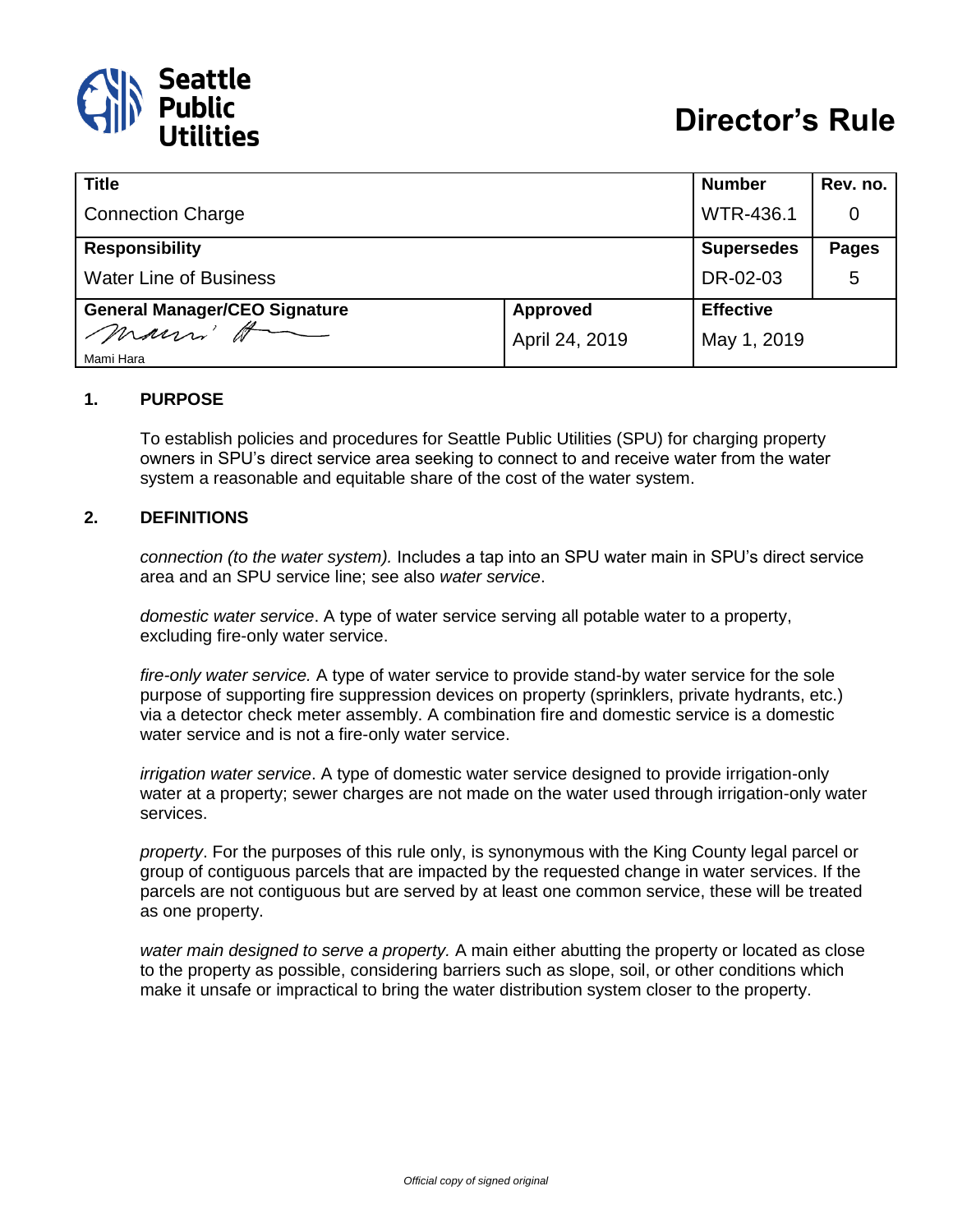*water service.* The portion of the SPU water distribution system dedicated to providing metered water to a specific account. The water service begins at the water main, continues through the meter, and ends at the water service union. New water services shall extend in perpendicular alignment from a suitable water main to available street space abutting the parcel or unit lot to be served by that water service and conform to City of Seattle (COS) Standard Plans for Municipal Construction and SPU Design Standards and Guidelines. (An active water service includes a meter, tail run and union which connects to the property's private service line; an inactive water service has had the meter removed or not yet installed. Blinds [any service not listed in the asset system of record] are not considered when calculating the connection charge.)

### **3. RULE**

At the time of ordering a new or changed water service from SPU's water system, the property owner shall contribute to the water system by either

- Paying the current Connection Charge in full, or
- Signing a finance contract with SPU for payment of the Connection Charge and interest over a 10-year time period, or
- Designing and installing a water main for SPU ownership from which the property will receive its water service in accordance with current applicable policies, or
- Having contributed an equitable share to the water main costs designed to serve the property and installed by another property owner(s) as evidenced by written documentation to SPU by the property owner who installed the water main at the time of design and construction, or
- Contributing to a current Local Improvement District for installation of the water main.
- A. New Water Service
	- 1. If the property owner requests domestic, fire, irrigation, or combination water service for a property, then SPU will charge the Connection Charge.
	- 2. If SPU requires the property owner to design and install the water main for SPU's ownership and operation in order to serve the property owner's proposed use on the property, then SPU will not charge the Connection Charge on water services for the properties owned by that owner, or owners, which will be served by the segment of water main so designed and installed. See current applicable policies.
- B. Existing Water Service
	- 1. SPU will compute and charge a Connection Charge when
		- a) Owner seeks an increase in the size of the existing SPU domestic, irrigation, fire, or combination service for a property, or
		- b) Owner seeks to add a separate service to the property for a use (domestic, fire, irrigation) which is not separately provided to the property currently, or
		- c) Owner either seeks, or is required by SPU to order, a separate water service to a property currently being served by a water service serving another property.
		- d) Owner seeks to change an existing fire-only water service to a domestic water service.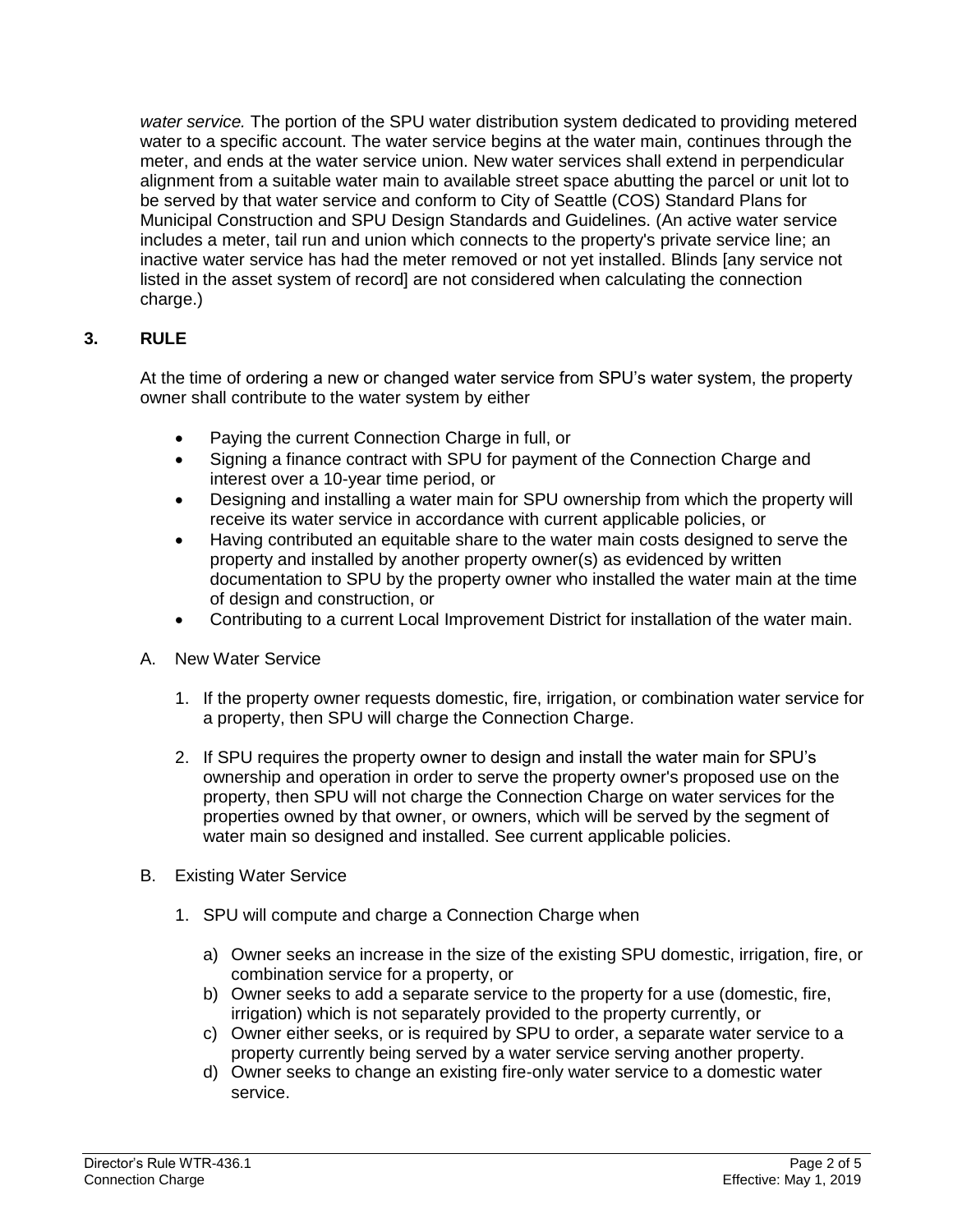- 2. SPU will not charge a Connection Charge to a property currently receiving water service when:
	- a) Either SPU or a property owner replaces the existing water main with a new one, and no change in the size or use of water service is being sought, and the transfer of service occurs at the time of the replacement of the water main.
	- b) Either SPU or a property owner extends the water main distribution system so that a water main is designed to serve a property which has an existing water service, and if the existing service is transferred to the main at the time of its installation and no change in water service size is sought by the property owner.
- C. Payment of Connection Charge

Before completion of the water service order, the owner will pay any applicable Connection Charge either

- 1. in full, or
- 2. by signing a 10-year finance contract with SPU in accordance with Seattle Municipal Code 21.04.115.
- D. Calculation of Connection Charge
	- 1. The current Connection Charge will consist of the product of Connection Charge Units (CCU) and the current Connection Charge Unit Rate (CCUR).
	- 2. The CCUR is expressed as the equity value of the water system per customer equivalent. The equity value is the portion of the utility plant left after subtracting accumulated depreciation and the value of revenue bonds outstanding.
	- 3. The CCU will be based on the Customer Equivalents (CE) of the water services to a property. The number of CEs is the sum of retail connections serving one property\* weighted by their hydraulic capacities, as follows:

| <b>Service size</b><br>(inches) | <b>Customer</b><br><b>Equivalents (CE)</b> |
|---------------------------------|--------------------------------------------|
| 3/4                             | 1.0                                        |
| 1                               | 1.7                                        |
| 11/2                            | 3.3                                        |
| 2                               | 5.3                                        |
| $\overline{2}$<br>(high flow)   | 8.3                                        |
| 3                               | 11.0                                       |
| 4                               | 17.0                                       |
| 6                               | 33.0                                       |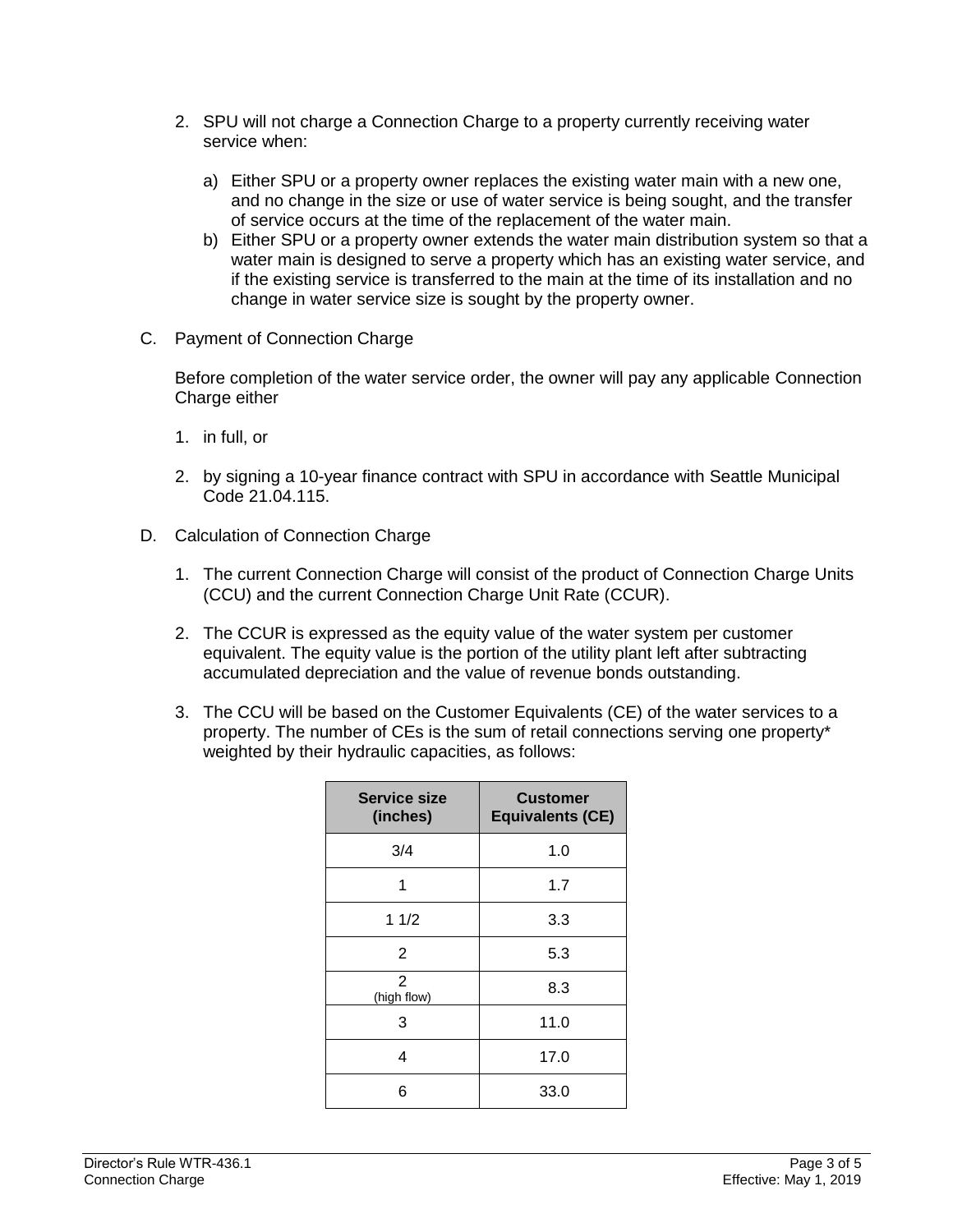| Service size<br>(inches) | <b>Customer</b><br><b>Equivalents (CE)</b> |  |
|--------------------------|--------------------------------------------|--|
| 8                        | 53.0                                       |  |
| 10                       | 77.0                                       |  |
| 12                       | 104.0                                      |  |
| 16                       | 168.0                                      |  |
| 20                       | 244.0                                      |  |
| 24                       | 330.0                                      |  |

See also Section 3.A.1 and current applicable policies.

- 4. The CCU per property will be calculated using the following steps:
	- 1) Total the CE of the property's active and inactive domestic water services.
	- 2) Total the CE of the property's active and inactive fire-only water services then multiply the sum by 0.4.
	- 3) Choose the larger number derived from Steps 1 and 2.
	- 4) Total the CE of the active and inactive domestic water services which will remain available to the property plus the CE of any additional domestic water services ordered for the property.
	- 5) Total the CE of the active and inactive fire-only water services which will remain available to the property plus the CE of any additional fire-only water services ordered for the property, then multiply the sum by 0.4.
	- 6) Choose the larger number derived from Steps 4 and 5.
	- 7) If the number derived in Step 3 is larger than the number derived in Step 6, then there will be no Connection Charge made.
	- 8) The difference between the numbers obtained in Steps 3 and 6 is the CCU if the number derived in Step 6 is larger than the number derived in Step 3.
- 5. The Connection Charge due per property will be the product of multiplying the CCU (derived from prior steps 4.1-4.8) by the current connection charge unit charge, as defined in Director's Rule FIN-220.2, Development Charges.

# **4. PROGRAM REVIEW**

Periodic review of this policy shall be performed by the SPU Water Line of Business Branch as changes or conditions warrant in order to ensure that it remains current and effective in guiding SPU employees. Any recommended changes will be submitted to the SPU General Manager/CEO for consideration.